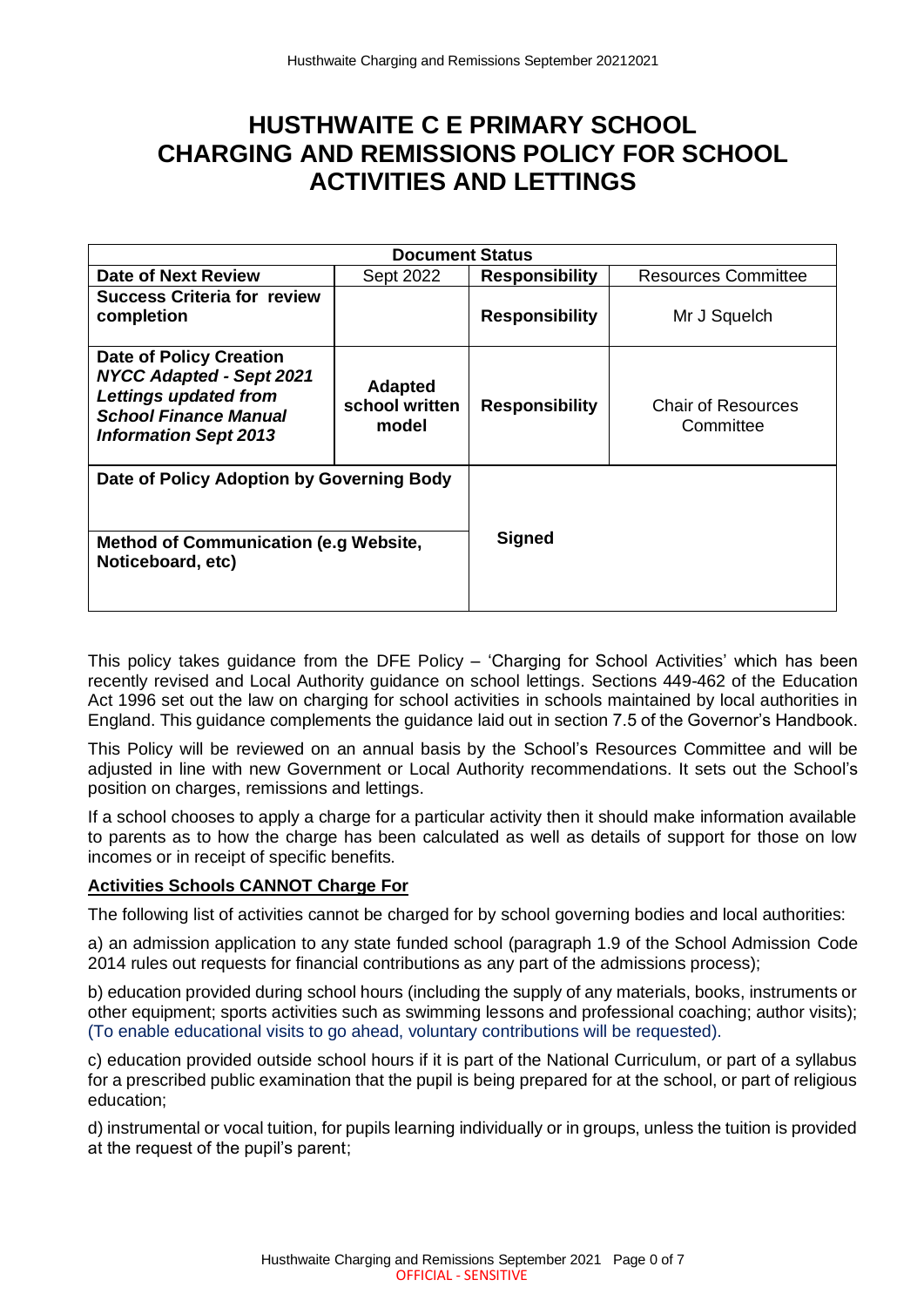e) entry for a prescribed public examination, if the pupil has been prepared for it at the school; and f) examination re-sit(s) if the pupil is being prepared for the re-sit(s) at the school1 .

# **Activities Schools CAN Charge For**

Schools and local authorities can charge for the following:

a) Any materials, books, instruments, or equipment, where the child's parent wishes him/her to own them, i.e. a charge can be made to cover the cost of materials or ingredients required for design or food technology subjects where parents have indicated in advance that they would like their child to bring home the finished product;

- b) Optional extras (see section below);
- c) Music and vocal tuition, in limited circumstances (see section below);
- d) Certain early years provision; and
- e) Community facilities .

# **Voluntary Contributions and Responsibilities of Staff**

A school can request voluntary contributions for the benefit of the school or any school activity.

The Head Teacher or Governing Body should, from the outset, make clear to parents:

- If an activity is reliant upon voluntary contributions and cannot be funded from any other sources;
- That there is no obligation to make a contribution as it is voluntary, not compulsory;
- That the activity will be cancelled if insufficient contributions are received to fund it; and
- The school's policy for allocating places on school visits.

A child should not be excluded from an activity if his/her parents are unwilling or unable to pay. Parents must not be made to feel pressurised into paying a voluntary contribution and schools should not send colour coded reminder letters or direct debit/standing order mandates when requesting contributions.

### **Optional Extras**

Charges can be made for providing materials, books, instruments or equipment where an optional extra is being provided. Participation in optional extra activity is a matter of parental choice and a willingness to meet the charges. Parental agreement is a necessary pre-requisite for the provision of an optional extra where charges will be made.

Optional extra charges may be made in the following circumstances:

• Education that is not part of the National Curriculum, or part of a syllabus for a prescribed public examination that the pupil is being prepared for, or part of religious education is provided outside of school time;

• Examination entry fee(s) if the registered pupil has not been prepared for the examination(s) at the school

• Transport, other than that required to take the pupil to school or to other premises where the local authority/governing body has arranged for the pupil to be provided with education; and

• Board and lodging for a pupil on a residential visit.

# **In calculating the cost of optional extras an amount may be included in relation to:**

• Any materials, books, instruments, or equipment provided in connection with the optional extra;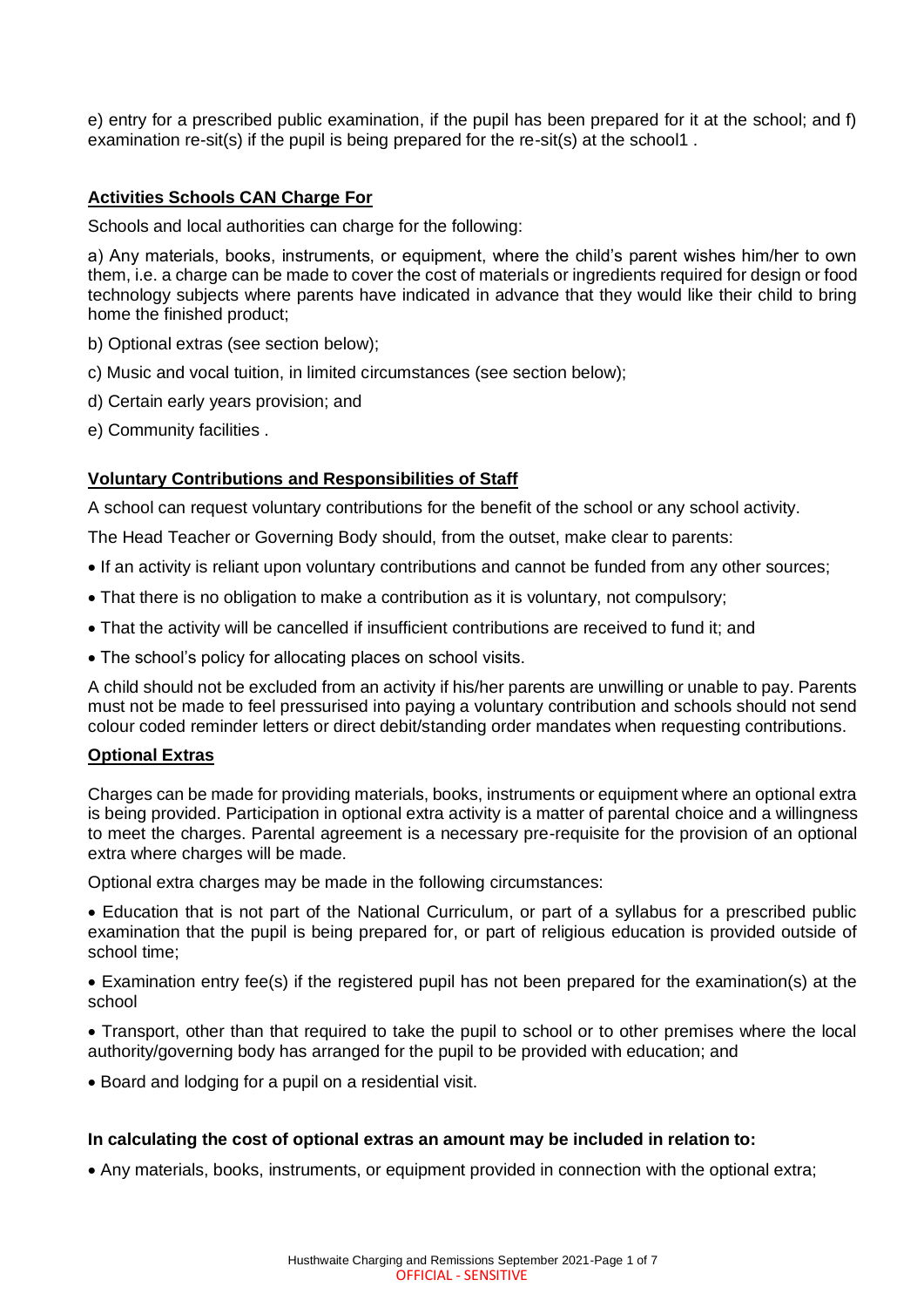- The cost of buildings and accommodation
- Non-teaching staff;

• Teaching staff engaged under contracts for services purely to provide an optional extra (including supply teachers); and

• The cost, or a proportion of the costs, for teaching staff employed to provide tuition in playing a musical instrument, where the tuition is an optional extra.

### **The charge per pupil should not:**

• exceed the actual cost of providing the optional extra divided equally by the number of pupils participating;

• include any form of subsidy for other pupils wishing to participate whose parents are unwilling or unable to pay the full charge

• include the cost of any alternative provision for other pupils not wishing to participate in the optional extra where a small proportion of the optional extra takes place during school hours; or

• include the costs of supply teachers contracted to cover for teachers who are away from school as they are seen to be providing education during school time, not an optional extra.

### **Music Tuition**

The Charges for Music Tuition (England) Regulations 2007 set out the circumstances in which charges can be made for tuition in playing a musical instrument, including vocal tuition.

Charges may now be made for vocal or instrumental tuition provided either individually or to groups of any size provided that the tuition is provided at the request of the pupil's parent.

Charges may not exceed the cost of the provision, including the cost of the staff that provides the tuition.

Charges may not be made where the teaching is either an essential part of the national curriculum, or is provided under the first access to the Key Stage 2 Instrumental and Vocal Tuition Programme.

Charges may not be made in respect of a pupil who is looked after by a local authority (within the meaning of section 22(I) of the Children Act 1989).

### **Transport**

Schools cannot charge for:

a) Transporting registered pupils to or from the school premises, where the LA has a statutory obligation to provide transport;

b) Transporting registered pupils to other premises where the governing body or LA has arranged for pupils to be educated;

c) Transport that enables a pupil to meet an examination requirement when he/she has been prepared for that examination at the school; and

d) Transport provided in connection with an educational visit. (To enable educational visits to go ahead, voluntary contributions will be requested).

### **Residential Visits**

Schools cannot charge for:

a) Education provided on any visit that takes place during school hours;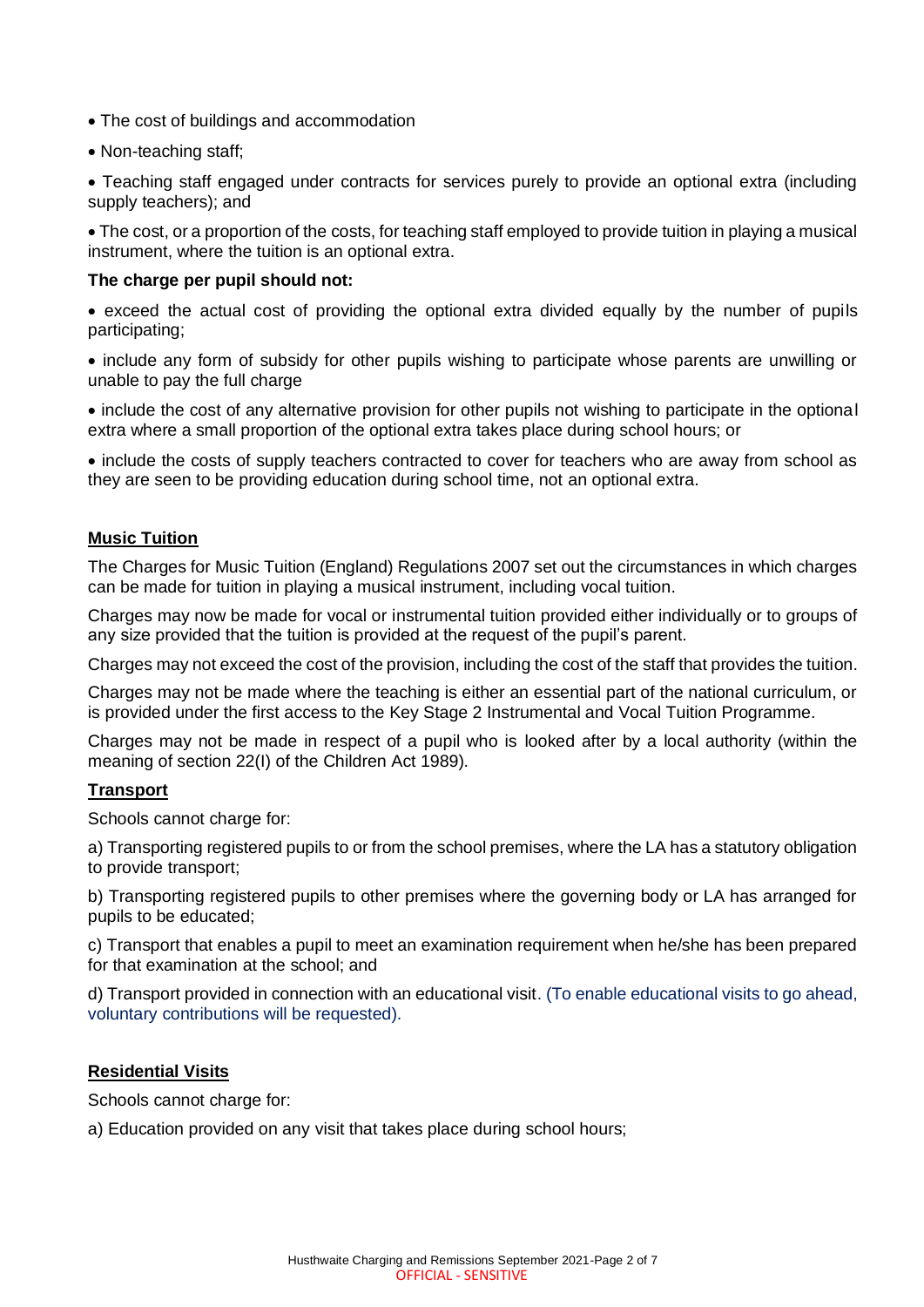b) Education provided on any visit that takes place outside school hours if it is part of the National Curriculum, or part of a syllabus for a prescribed public examination that the pupil is being prepared for at the school, or part of religious education; and

c) Supply teachers to cover for those teachers who are absent from school accompanying pupils on a residential visit. Schools can charge for board and lodging but the charge must not exceed the actual cost.

Schools can charge for board and lodging but the charge must not exceed the actual cost.

# **Eligibility for Remission for Residential Visits**

Section 200 of the Education Act 2002 outlines the eligibility to entitlement for board and lodging costs for residential visits. When a school informs parents about a forthcoming trip, they should make it clear that parents who can prove that they are in receipt of certain benefits will be exempt from paying the cost of board and lodging: The current criteria is the same as for Free School Meals;

- income Support
- income-based Jobseeker's Allowance
- income-related Employment and Support Allowance
- support under Part VI of the Immigration and Asylum Act 1999
- the guaranteed element of Pension Credit
- Child Tax Credit (provided you're not also entitled to Working Tax Credit and have an annual gross income of no more than £16,190)
- Working Tax Credit run-on paid for 4 weeks after you stop qualifying for Working Tax **Credit**
- Universal Credit if you apply on or after 1 April 2018 your household income must be less than £7,400 a year (after tax and not including any benefits you get)

# **Education Partly During School Hours**

Where an activity takes place partly during and partly outside school hours, there is a basis for determining whether it is deemed to take place either inside or outside school hours.

A charge can only be made for the activity outside school hours if it is not part of the National Curriculum, not part of a syllabus for a prescribed public examination that the pupil is being prepared for at the school and not part of religious education.

### Non-Residential Activity

If at least 50% of the non-residential activity is spent during school hours then it is deemed to take place during school hours. Travelling time is included when it, too, takes place during school hours. School hours do not include the break in the middle of the day.

For less than 50%, the activity is deemed to take place outside of school hours, i.e. where an excursion to a theatre production involves the pupils leaving school an hour before the end of the school day but the activity does not finish until late in the evening.

Example: Pupils are away from noon Wednesday to 9pm Sunday. This counts as 9 half days including 5 school sessions. The 5 school sessions are more than 50% of the number of half days spent on the visit therefore the visit is deemed to have taken place during school hours.

### Residential Visits

In the case of a residential visit, if the number of school sessions taken up by the visit is equal to or greater than 50% of the number of half days spent on the visit, it is deemed to have taken place during school hours – even if some activities take place late in the evening. Whatever the start and finish times of the school day, Regulations require that the school day is divided into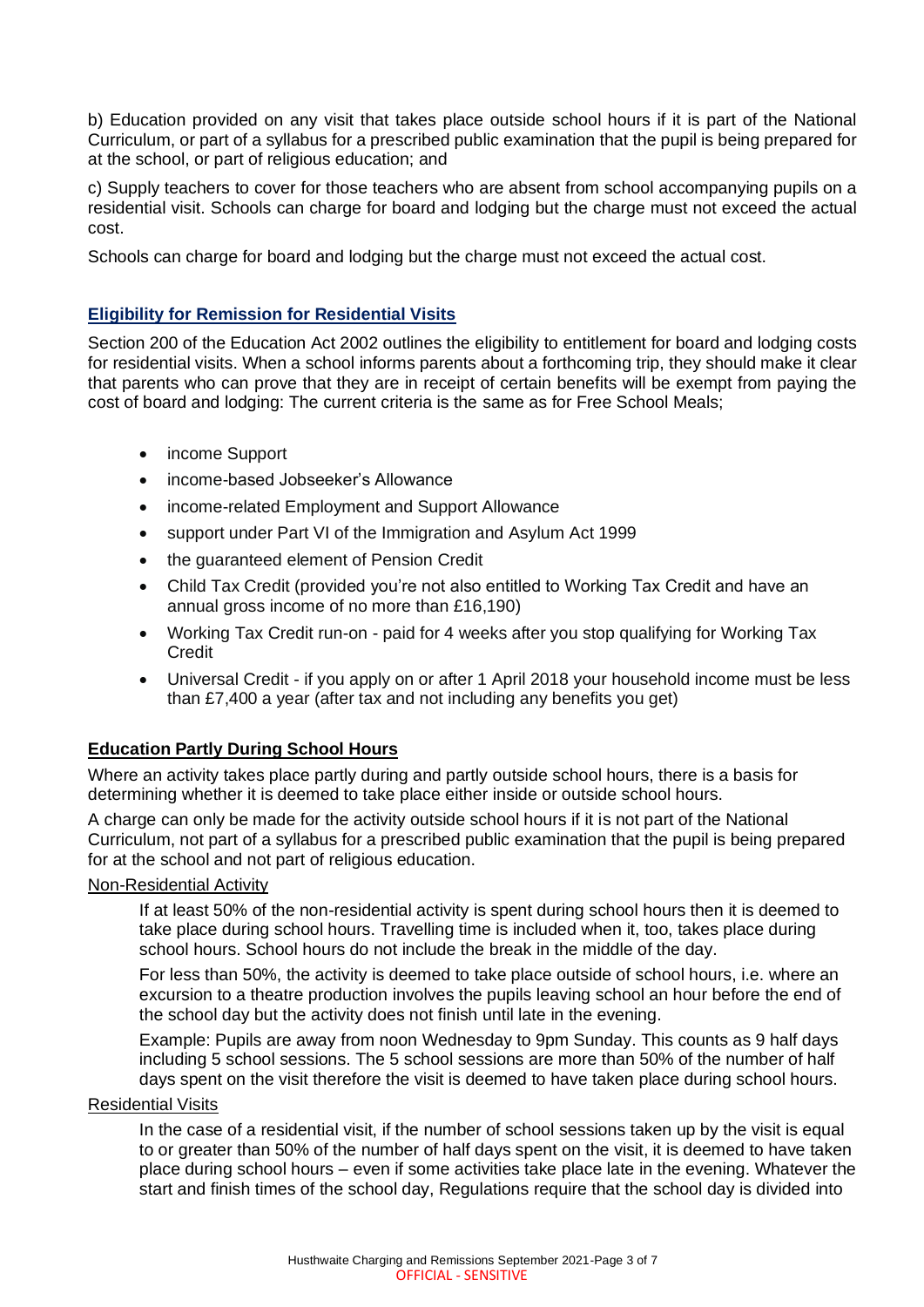two sessions. A "half day" means any period of 12 hours ending with noon or midnight on any day.

Example: Pupils are away from noon Thursday to 9pm Sunday. This counts as 7 half days including 3 school sessions. The 3 school sessions are less than 50% of the number of half days spent on the visit therefore the visit is deemed to take place outside school hours.

### **Early Years**

Nursery Charges for additional sessions over the funded universal 15 hours or extended 30 hours entitlement.

Chargeable sessions for nursery provision fall outside of the school's offer of universal and extended entitlement sessions. Charges are as follows:

3 hourly nursery sessions (am or pm) £13.50 Lunch Club £2.50 per day Extended afternoon session (applicable to those entitled to the extended early years entitlement extending the day to 3.30pm) £2.50 per day

Fees are reviewed annually for 1 September onwards

An optional charge of £2.30 will cover school dinner where required (packed lunches may be provided by parents if preferred).

### Funded Sessions

Dependent on the eligibility of funding entitlement, funded sessions are offered as:

Universal 15 hours per week entitlement – 5 x 3 hour session (9.00-12.00noon or 12.30pm-3.30pm) Extended 30 hours per week entitlement – 5 x 6 hour sessions (9.00am -3.00pm)

Nursery sessions additional to the funded hours entitlement can be purchased at the rate stated above.

Fees for any additional nursery or childcare sessions are payable in advance. An invoice will be issued at the start of each half term. Cheques should be made payable to Husthwaite Church of England Primary School. Payment is due upon issue of invoice and within 14 days of the date of invoice.

### Chargeable Items/Events

Chargeable items not included in the universal or extended early years funding can include, but not be limited to, school meals (in addition to the lunch club fee where applicable) and costs associated with educational visits or extraordinary activities.

#### Illness:

No reduction in fees can be made in the event of illness.

### **Holidavs**

Fees are still applicable if children are taken on holiday during term time.

### Outstanding Fees:

In the event of any account being outstanding the School reserves the right to take the following action:

(i) Pass on to the parents the cost of any bank letters indicating that a cheque has been referred.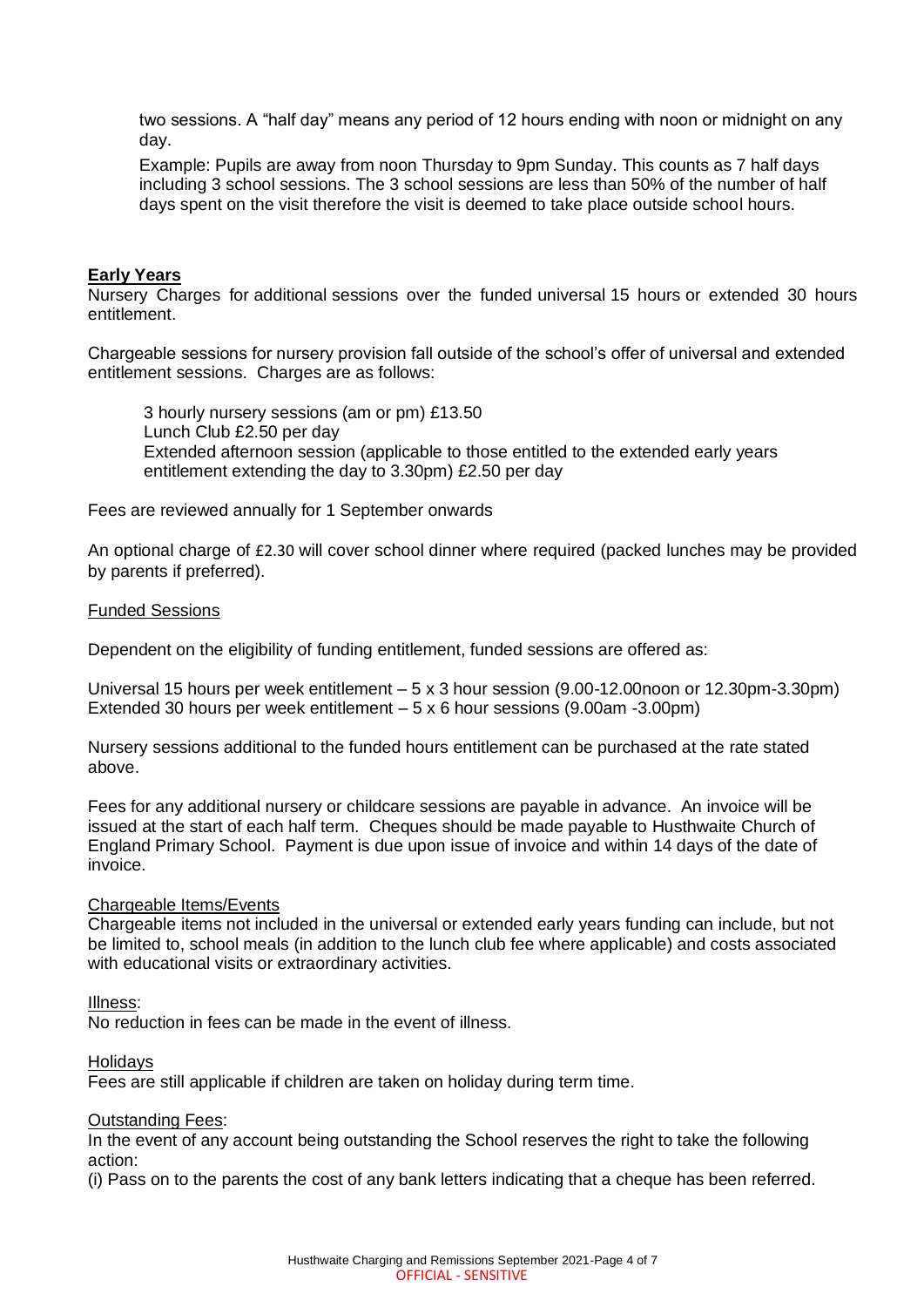(ii) Pass onto the parents all costs involved when the bank returns a cheque for which there are insufficient funds available.

N.B. Both incidents will be classed as non-payment of fees

(iii) Parents will only be given two weeks after the start of half term to clear any arrears after which the child may be removed from the School and their sessions re-allocated.

### Changes To Sessions

Changes to any sessions must be given in writing. One month's notice is needed for a change to or the termination of chargeable sessions. Changes to nursery sessions used as part of the free entitlement can only be made at the start of each term and before each term's census date. All changes must be discussed and agreed with Husthwaite Nursery.

A copy of our terms and conditions of Early Years chargeable sessions are available from the school office.

# **Miscellaneous Charges (other than for students)**

# **LETTINGS**

Scale of charges

}

# **Letting of rooms / site**

School Hall/Nursery building £10 / hour

Playing Field **E10** / match or competition

Subject to review

# **Any additional charges or caretaking work will be charged to the individual organisation as required.**

# **Photocopier charges**

We offer photocopying at rates of: Black and white: 6p per copy Colour: 25p per copy

# **Adoption**

The Governing Body of Husthwaite & Sessay Primary Federation at their meeting on 28<sup>th</sup> September 2021 adopted the hire arrangements policy as set out in this document.

# **Introduction**

The Governing Body is committed to ensuring the efficient use of the school's premises and making them available for use by the local community.